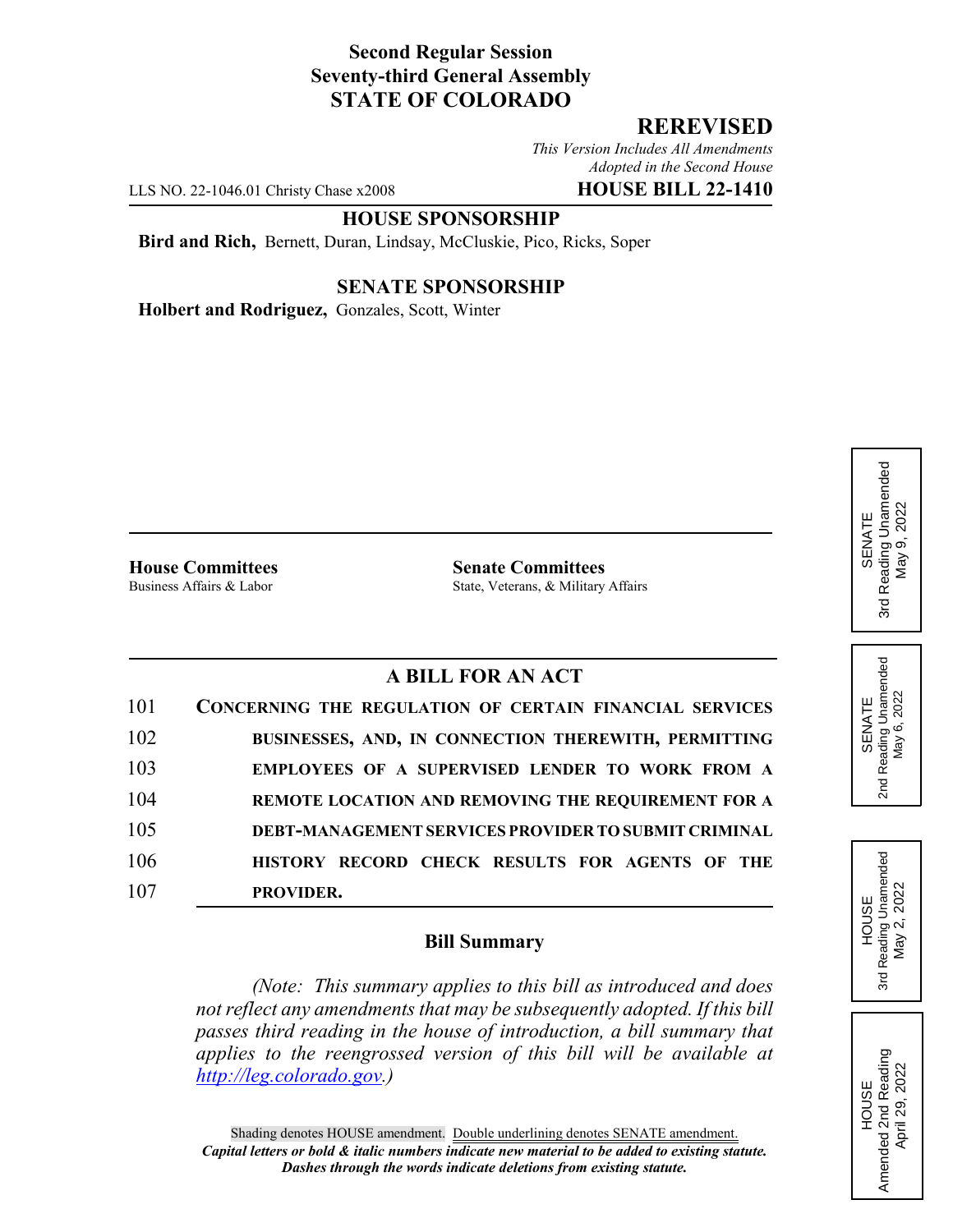The bill permits and specifies the conditions for employees of supervised lenders to work from remote locations.

Additionally, the bill repeals the requirement that an applicant for registration as a debt-management services provider include with the application the results of a state and national criminal history record check for any agent of the applicant.

*Be it enacted by the General Assembly of the State of Colorado:*

 **SECTION 1.** In Colorado Revised Statutes, 5-2-302, **amend** (7) as follows:

 **5-2-302. License to make supervised loans - rules - definition.** (7) (a) EXCEPT AS PROVIDED IN SUBSECTION (7)(b) OF THIS SECTION, a licensee shall not engage in the business of making supervised loans at any place of business for which the licensee does not hold a license, nor shall a licensee engage in business under any other name than that in the license. The administrator may, by rule, establish an administrative fee for such a change of name. For the purposes of this subsection (7), a consumer insurance premium loan is made at the lender's business office.

 (b) (I) SUBJECT TO RULES ADOPTED BY THE ADMINISTRATOR, NOTHING IN THIS PART 3 PROHIBITS A LICENSEE FROM PERMITTING ITS EMPLOYEES TO WORK FROM A REMOTE LOCATION SO LONG AS THE LICENSEE:

 (A) ENSURES THAT NO IN-PERSON CUSTOMER INTERACTIONS ARE CONDUCTED AT THE REMOTE LOCATION AND DOES NOT DESIGNATE THE 18 REMOTE LOCATION TO CONSUMERS AS A BUSINESS LOCATION;

 (B) MAINTAINS APPROPRIATE SAFEGUARDS FOR LICENSEE AND CONSUMER DATA, INFORMATION, AND RECORDS, INCLUDING THE USE OF SECURE VIRTUAL PRIVATE NETWORKS, ALSO KNOWN AS "VPNS", WHERE APPROPRIATE;

-2- 1410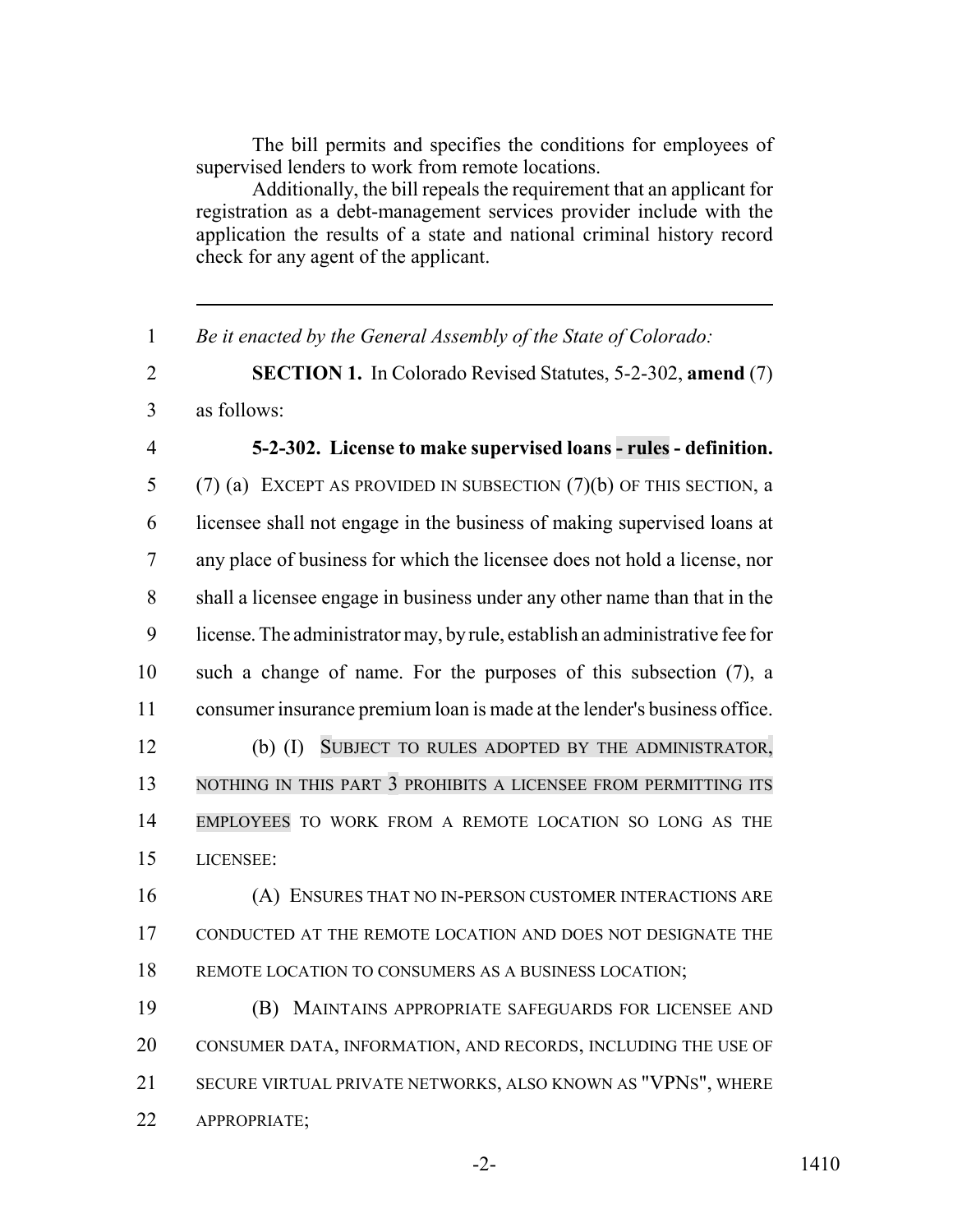(C) EMPLOYS APPROPRIATE RISK-BASED MONITORING AND OVERSIGHT PROCESSES OF WORK PERFORMED FROM A REMOTE LOCATION AND MAINTAINS RECORDS OF THE MONITORING AND OVERSIGHT PROCESSES;

 (D) ENSURES CONSUMER INFORMATION AND RECORDS ARE NOT MAINTAINED AT A REMOTE LOCATION;

 (E) ENSURES CONSUMER AND LICENSEE INFORMATION AND RECORDS REMAIN ACCESSIBLE AND AVAILABLE FOR REGULATORY OVERSIGHT AND EXAMINATION; AND

 (F) PROVIDES APPROPRIATE EMPLOYEE TRAINING TO ENSURE EMPLOYEES WORKING FROM A REMOTE LOCATION KEEP ALL CONVERSATIONS ABOUT AND WITH CONSUMERS THAT ARE CONDUCTED FROM THE REMOTE LOCATION CONFIDENTIAL, AS IF CONDUCTED FROM A COMMERCIAL LOCATION, AND TO ENSURE THAT EMPLOYEES WORKING AT A REMOTE LOCATION WORK IN AN ENVIRONMENT THAT IS CONDUCIVE AND APPROPRIATE TO ENSURING PRIVACY AND CONFIDENTIAL CONVERSATIONS. **(II)** AS USED IN THIS SUBSECTION (7)(b), "REMOTE LOCATION" MEANS A PRIVATE RESIDENCE OF AN EMPLOYEE OF A LICENSEE OR ANOTHER LOCATION SELECTED BY THE EMPLOYEE AND APPROVED BY THE LICENSEE.

 **SECTION 2.** In Colorado Revised Statutes, 5-19-206, **amend** 22  $(12)$  as follows:

# **5-19-206. Application for registration - required information.**

 An application for registration shall be signed under penalty of false statement and include:

 (12) At the applicant's expense, the results of a state and national 27 fingerprint-based criminal history records RECORD check, conducted